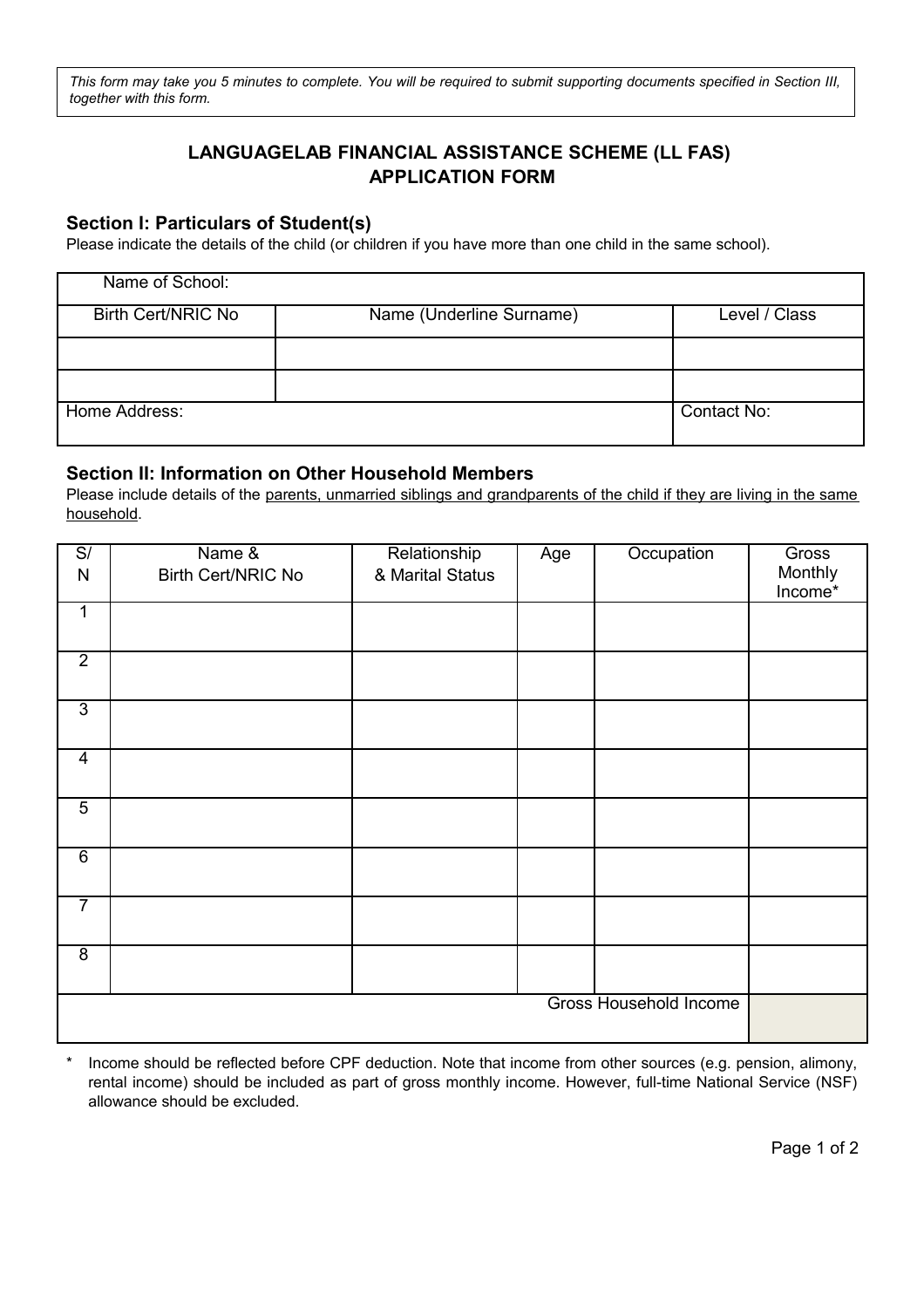#### **Section III: Supporting Documents**

Please submit the following documents together with the application form.

- 1. Results of child in the past academic year.
- 2. Household members who are self-employed are to complete the declaration at **Annex A**.
- 3. Gross Household Income in Section II (shaded in grey) falls below \$5,000, please complete the declaration at **Annex A**.

### **Section IV: Request for Free Textbooks and Subsidy**

The child will enjoy fee discount of 25% and waiver of textbooks charges if his or her application is successful.

### **Section V: Declaration**

I, \_\_\_\_\_\_\_\_\_\_\_\_\_\_\_\_\_\_\_\_\_\_\_\_\_\_\_\_\_\_\_\_\_\_\_\_\_, NRIC No\_\_\_\_\_\_\_\_\_\_\_\_\_\_\_\_\_, hereby declare that the information provided above is true to the best of my knowledge. I undertake to refund the value of benefits received by my child if any of the information is found to be false later on.

I understand that the information given by me in this form or any part thereof may be shared with other Government departments, statutory boards, or entities involved in the administration of social assistance, and I consent to this being done.

a and a structure of the structure of the structure of the structure of the structure of the structure of the s<br>The structure of the structure of the structure of the structure of the structure of the structure of the stru

Signature Date **Date** 

Page 2 of 2